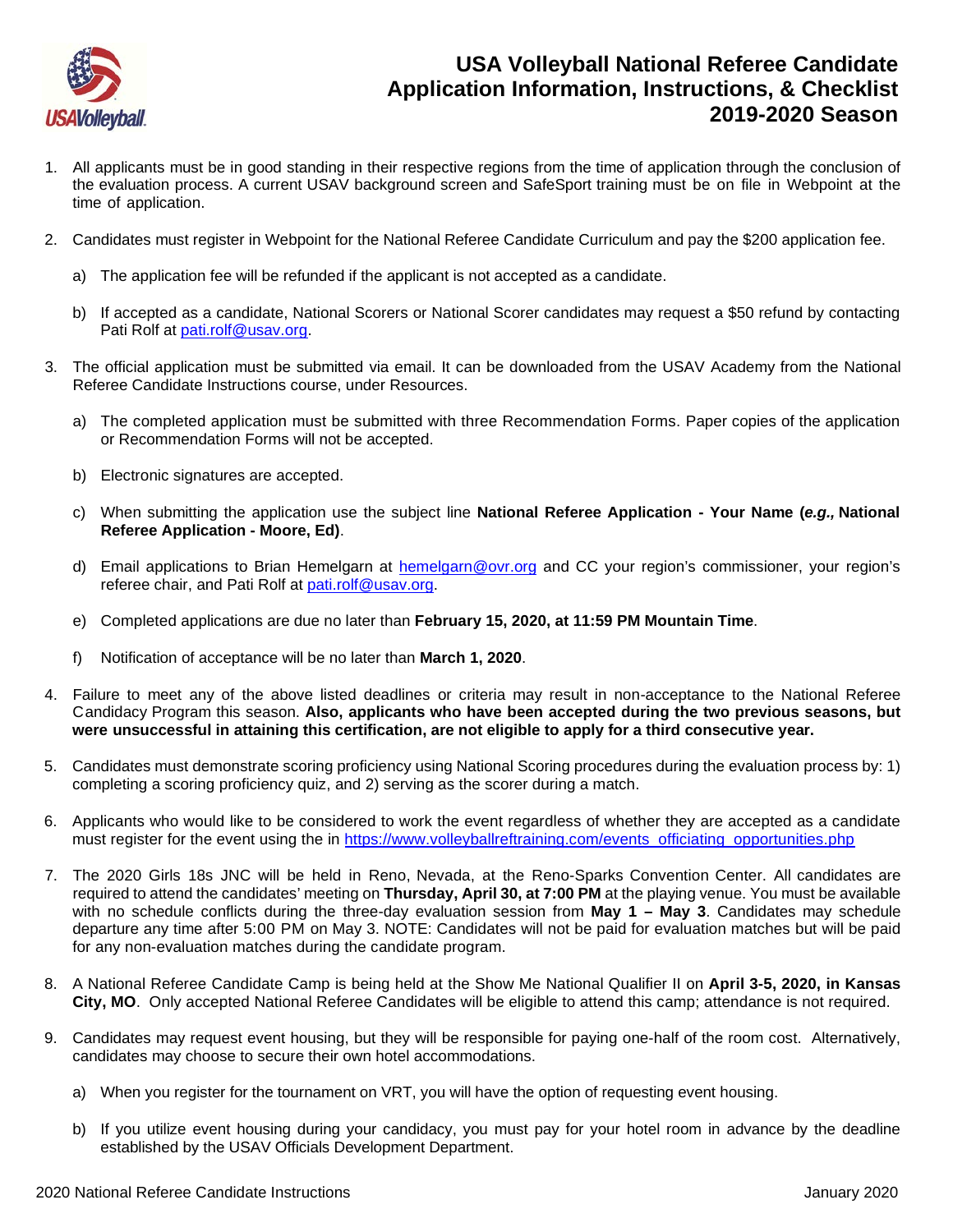# **National Referee Candidate Curriculum**

Applicants for National Referee certification are required to complete the online National Referee Candidate Curriculum by **February 15, 2020**, **11:59 PM Mountain Time**, along with all other paperwork associated with candidacy. Failure to complete this curriculum by the deadline will result in non-acceptance as a National Referee candidate this season.

For applicants who have already completed the modules or exams for their National-level certification requirements, it is not necessary to re-take these modules. We will verify your records in the USA Volleyball Academy to confirm completion of all requirements.

#### **Instructions for Completing the National Referee Candidate Curriculum**

- 1. Log onto Webpoint at [https://webpoint.usavolleyball.org.](https://webpoint.usavolleyball.org/)
- 2. Click on Event Registration to view the drop-down menu.
- 3. From the drop-down menu, click on USAV Ref/Score clinics.
- 4. Locate the National Referee Candidate Curriculum and click REGISTER.
- 5. To access the Academy, log into your Webpoint account and click "Login to USAV Academy."
- 6. Once in the USA Volleyball Academy, you will see the courses for National Referee Candidates:
	- US20 106q Scoring Basics Non-deciding Set (w/quiz)
	- US20 107q Scoring Deciding Set (w/quiz)
	- US20\_310 The Art of Assessing Sanctions
	- US20\_324 Professionalism II
	- US20 804 Form A Scorer Exam
	- US20\_308 Second Referee Transition Analysis
	- US20\_307 Second Referee Progressions
- 7. When you have completed the curricula in USAV Academy, that information will be captured in Webpoint.

### **8. COMPLETE BY February 15, 2020, 11:59 PM Mountain Time**

All National-level referees must attend the USAV National Referee clinic in person or online. Attendance must be completed by February 15, 2020, to receive credit and be able to officiate any of the USAV National Championships.

To register for a clinic, go to [https://volleyballreftraining.com/events\\_ref\\_clinics.php,](https://volleyballreftraining.com/events_ref_clinics.php) choose the location you would like to attend, and click "Register."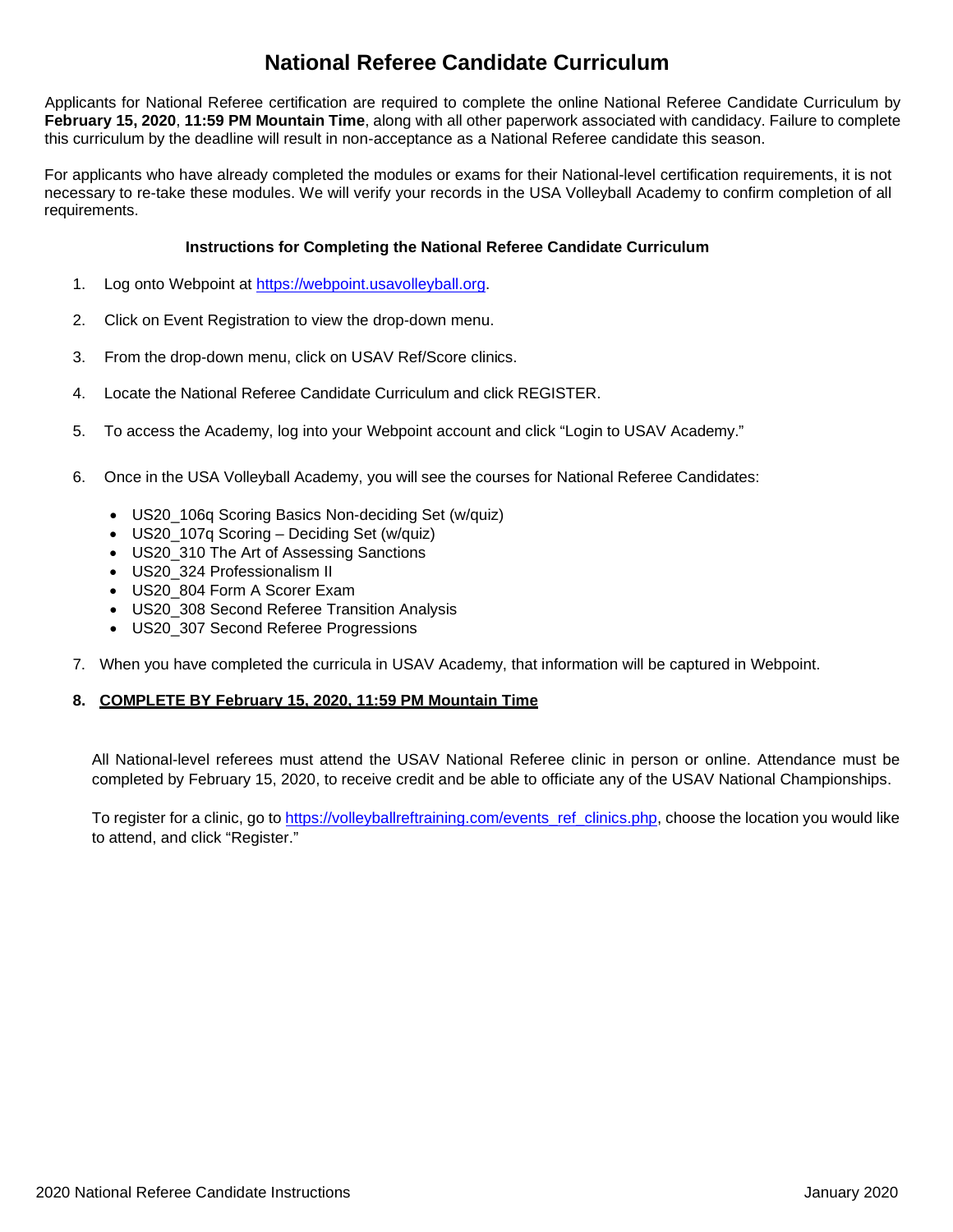## **Completing the Recommendation Form**

The USAV National Referee Candidate Recommendation Form is a form-fill document. Please type all requested data and select the appropriate check box(es). After the preliminary data is entered in the document, print it, and request the person making the recommendation to sign it. Ensure the contact information for the person signing the recommendation is also typed. **Electronic signatures will be accepted, but the person(s) making the recommendation must be CC'd on the email when the form is submitted.**

Three Recommendation Forms are required with the application. Once three forms have been completed, they must be scanned and emailed to Brian Hemelgarn [\(hemelgarn@ovr.org](mailto:hemelgarn@ovr.org)) and Pati Rolf [\(pati.rolf@usav.org\)](mailto:pati.rolf@usav.org) along with the completed Application Data Sheet and Officiating Activities Summary. All application documents must be included in the same email.

Submitting the Recommendation Forms with the Application Data Sheet and Officiating Activities Summary (see Application Instructions document) does not guarantee acceptance as a USAV National Referee candidate. A maximum of 30 candidates will be accepted.

Individuals who sign a Recommendation Form for a National Referee Candidate must have observed the applicant as both first and second referee, ideally for a minimum of one set in each position, within the past 15 months (Nov 2018 – Feb 2020). Candidates who were unsuccessful in the past may use the same recommendation form(s) if it falls within that timeframe, but the candidate must obtain permission from the person who signed the recommendation to use the form from a previous evaluation or observation. Those eligible to sign a Recommendation Form will come from the two groups below. At least two of the Recommendation Forms must come from Group I; the third Recommendation Form may come from either Group I or II.

### **GROUP I (minimum of two Recommendation Forms from this group):**

- USAV Officials Advisory Commission member, Indoor Officials group
- USAV National Training/Coaching/Mentoring Team member (during at least one of the past three seasons)
- High Performance Championships head referee or international/national trainer/mentor
- International Referee (not a candidate or retired International)
- USAV National Championship head referee at the US Open, Girls JNC, Boys JNC, or National Qualifier/Boys Bid tournament (one signature per candidate)

### **GROUP II (maximum of one Recommendation Form from this group):**

- NCAA Women's Division I Conference Coordinators or Assignors
- NCVF head referee
- Referee/officials' chair in your Region

**\*\*NOTE:** It is required that the applicant's regional referee chair and commissioner sign the Application Data Sheet. If there is difficulty obtaining regional leadership signatures, please contact Brian Hemelgarn [\(hemelgarn@ovr.org\)](mailto:hemelgarn@ovr.org) and Pati Rolf [\(pati.rolf@usav.org\)](mailto:pati.rolf@usav.org).